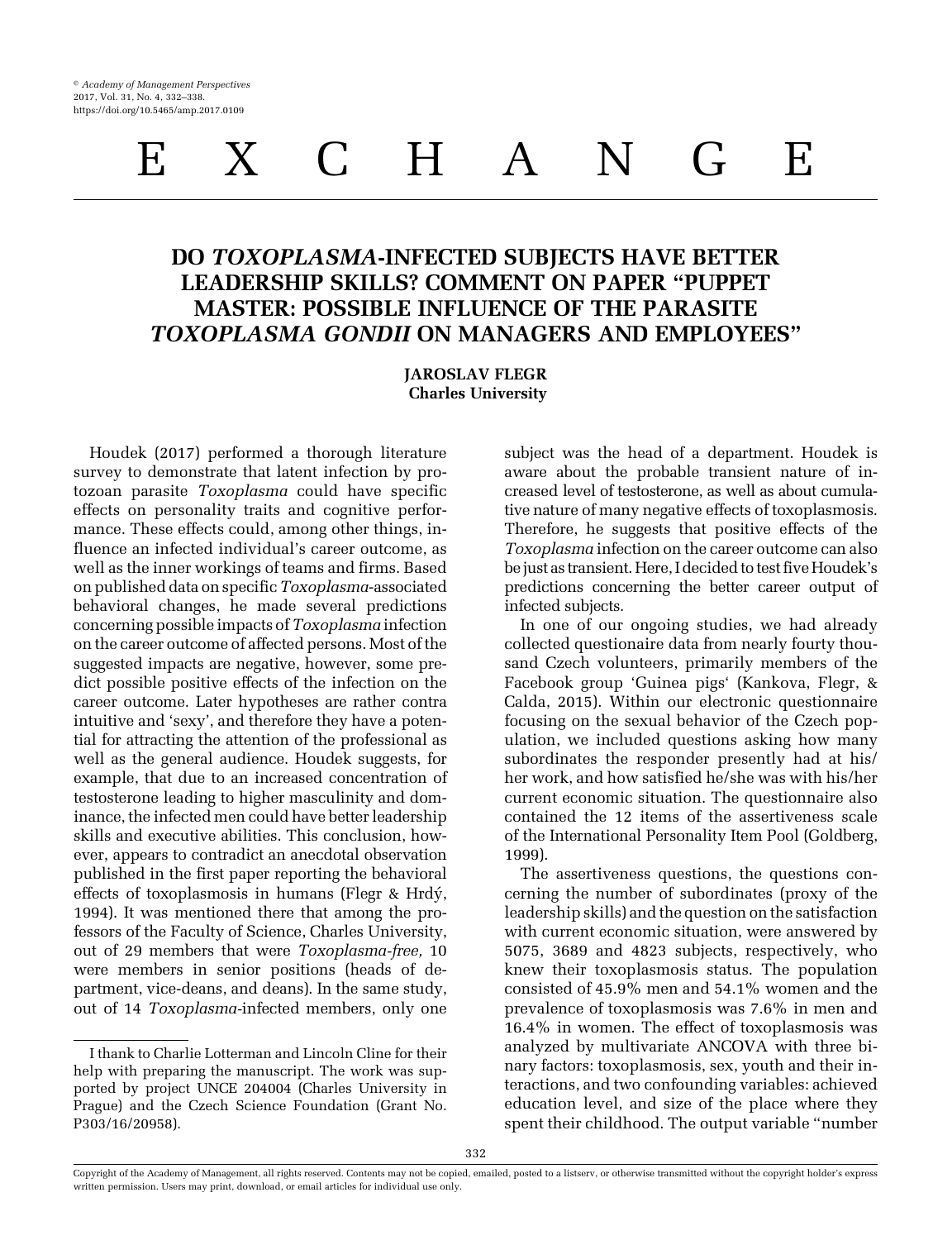| п<br>т<br>DL. |
|---------------|
|---------------|

<span id="page-1-0"></span>

|                         | subordinates |                          | assertiveness |                          | economic situation |                          |
|-------------------------|--------------|--------------------------|---------------|--------------------------|--------------------|--------------------------|
|                         | p            | Partial eta <sup>2</sup> | p             | Partial eta <sup>2</sup> | p                  | Partial eta <sup>2</sup> |
| Intercept               | 0.000        | 0.040                    | 0.000         | 0.455                    | 0.000              | 0.223                    |
| size of place of living | 0.093        | 0.001                    | 0.013         | 0.001                    | 0.271              | 0.000                    |
| education               | 0.000        | 0.011                    | 0.000         | 0.008                    | 0.000              | 0.038                    |
| toxoplasmosis           | 0.002        | 0.003                    | 0.322         | 0.000                    | 0.010              | 0.001                    |
| sex                     | 0.000        | 0.008                    | 0.000         | 0.019                    | 0.000              | 0.004                    |
| youth                   | 0.000        | 0.023                    | 0.000         | 0.012                    | 0.002              | 0.002                    |
| toxoplasmosis-sex       | 0.006        | 0.002                    | 0.932         | 0.000                    | 0.299              | 0.000                    |
| toxoplasmosis-youth     | 0.656        | 0.000                    | 0.852         | 0.000                    | 0.329              | 0.000                    |
| sex-youth               | 0.216        | 0.000                    | 0.082         | 0.001                    | 0.555              | 0.000                    |
| toxoplasmosis-sex-youth | 0.619        | 0.000                    | 0.981         | 0.000                    | 0.214              | 0.000                    |

Results of three multivariate ANCOVAs for the output variables the number of subordinates, assertiveness, and satisfaction with personal economic situation. The values lower than 0.00005 were coded as 0.000.

of subordinates" had no-normal distribution; therefore this variable was log-transformed before the analysis. However, the results were qualitatively the same when a nonparametric test, namely the partial Kendall correlation (controlled for age) was used for the analysis.

The results of the ANCOVA analysis (Table 1) showed significant effects of toxoplasmosis and





The numbers denote amount of responders in particular groups. The means reflect, but not correspond to, number of subordinates as for 0-100 one point on the scale corresponded to one subordinate while for 101-140 one point on the scale corresponded to 10 subordinates. The code 141 meant 500 and more subordinates (this code was used by 14 participants).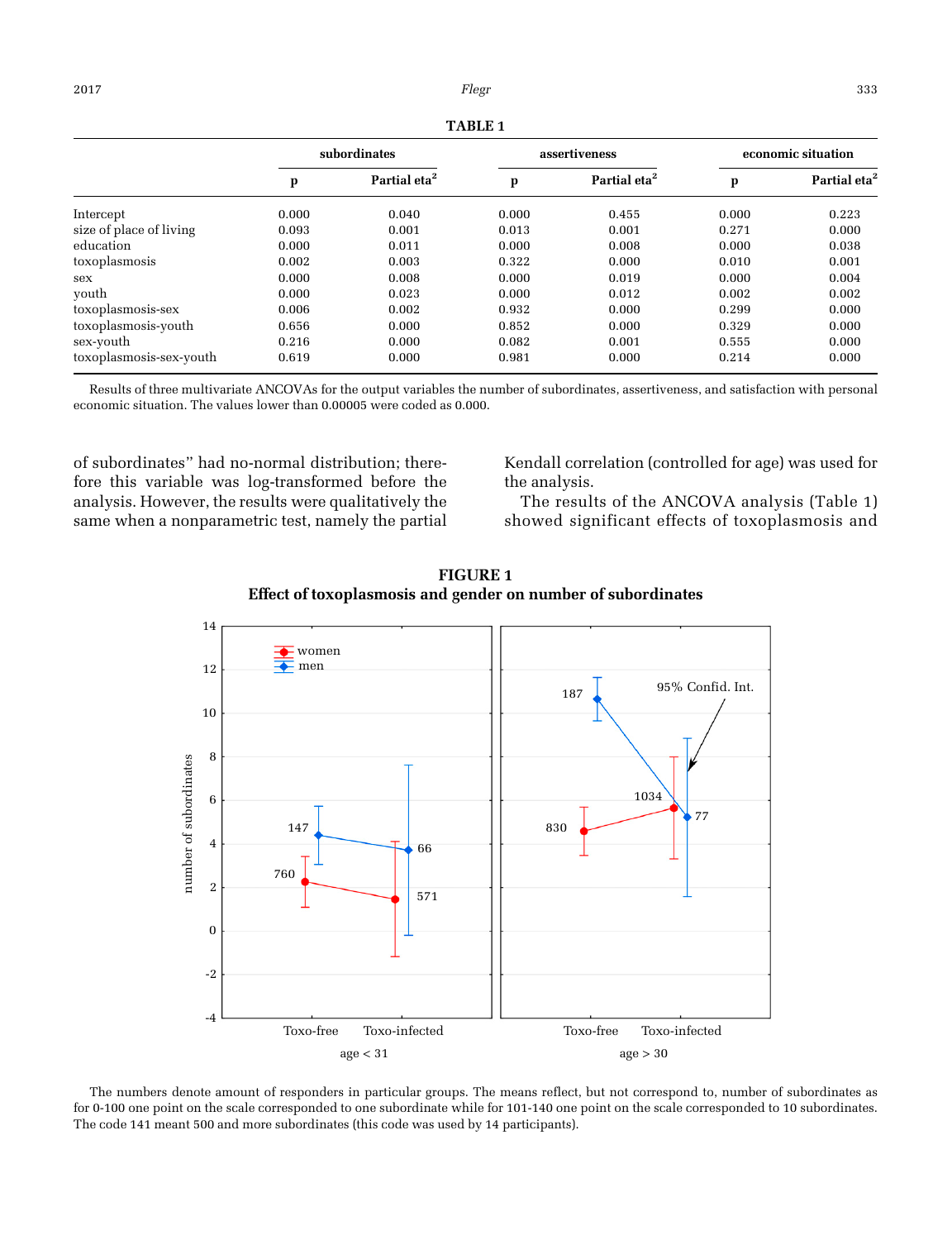<span id="page-2-0"></span>



For the legend see the [Fig. 1](#page-1-0).

toxoplasmosis-sex interaction. The [Figs. 1](#page-1-0) and 2 illustrate the effects of toxoplasmosis on number of subordinates and the satisfaction of participants with their economic situation and also the absence of any effect of triple interaction toxoplasmosis-sexyouth.

The results suggest that the latent Toxoplasma infection could have impacts on career outcome. However, the observed effects contrasted with those based on prediction of [Houdek \(2017\).](#page-6-0)

Prediction 1: Infected subjects should have higher number of subordinates due to increased concentration of testosterone in men and increased extroversion/warmth in women. In fact, the infected men had a lower number of subordinates. No effect of the infection on the number of subordinates was observed in women.

Prediction 2: Toxoplasmosis may be a partial culprit in the inequality in leading positions in men and women due to their specific (positive) effect on the level of testosterone in men. In fact, toxoplasmosis had a very opposite effect on the inequality in leading positions. Among the Toxoplasma-free participants, the men reported much higher numbers of subordinates than the women. In contrast, the number of reported subordinates was approximately same in the Toxoplasma-infected men and women after the age 30 (actually it was a little bit lower in men).

Prediction 3: The career dynamics of the Toxoplasma-infected subjects would look like "shine brightly and burn out", as they would more frequently fail at their task due to their lower consciousness. This prediction can be right, however, we found no formal evidence for it as the effects of triple interaction toxoplasmosissex-youth and binary interaction toxoplasmosisyouth were not significant. However, the negative effects of toxoplasmosis on the number of subordinates and on the self-reported economic situation seem to be much stronger after the age 30.

Prediction 4: The effects of toxoplasmosis on career outputs should be stronger in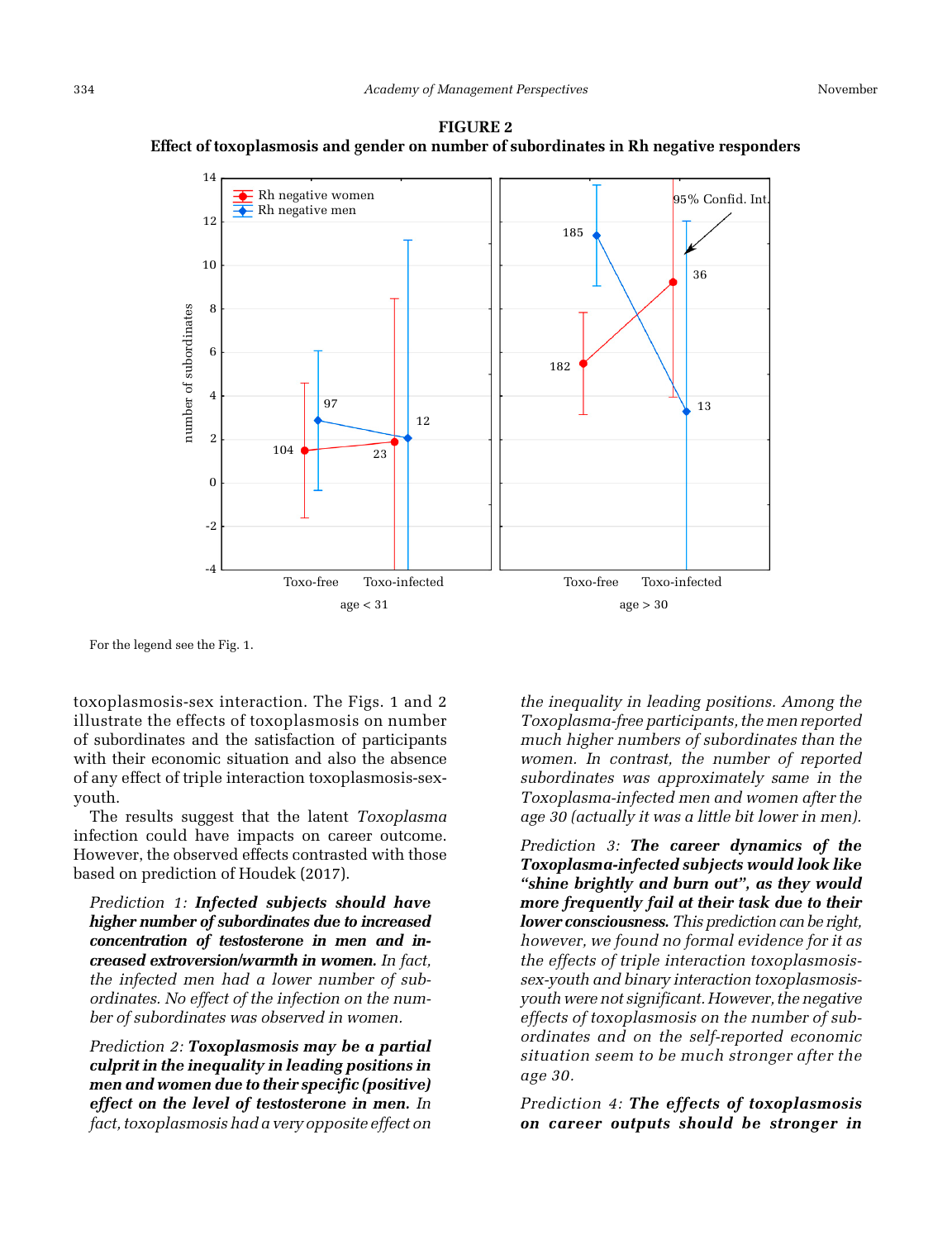<span id="page-3-0"></span>subjects with the blood group Rh minus because the Rh positive subjects, namely Rh positive heterozygotes, are protected against most of the negative effects of toxoplasmosis. This prediction is most probably right, despite the fact that (due to low number of Rh negative, Toxoplasma-infected men) the corresponding effects were not significant. The comparison of the [figures 1](#page-1-0) with [2](#page-2-0) and 3 with [4](#page-4-0) suggests that the effect of toxoplasmosis on the number of subordinates and the satisfaction with economic situation is stronger in Rh negative subjects than that observed in the whole population.

Prediction 5: Toxoplasmosis could affect the quality of relationships between men and women in workplaces or the prevalence of sexual harassment in firms as the infected men have higher testosterone levels and the infected women tend to exhibit more warmth. In fact, both Toxoplasma-infected men and women reported to have problems with too low sexual desire (men:  $p = 0.028$ , Tau = 0.04; women:  $p = 0.041$ , Tau = 0.03), lower frequency of sexual intercourses within past 365 days (men:  $p <$ 0.00001, Tau =  $-0.08$ ; women:  $p = 0.049$ , Tau = -0.03), and men also reported lower numbers of sexual partners within past 365 days ( $p = 0.005$ , Tau  $=$  -0.05). More details on specific effects of toxoplasmosis on sexual life of men and women can be found in our recent publication [\(Flegr &](#page-6-0) [Kuba, 2016\)](#page-6-0).

The most probable explanation for the contradiction between the theoretical predictions and the empirical data is that other effects of toxoplasmosis, possibly its effects on the health of infected subjects, cancel out the behavioral effects of increased concentration of testosterone and higher extroversion. It has been published that toxoplasmosis increases incidence and morbidity of many disorders, including some cardiovascular diseases, mental health disorders and certain types of cancer, for review see [\(Flegr, Prandota, Sovickova, & Israili, 2014\)](#page-6-0). In the



FIGURE 3 Effect of toxoplasmosis and gender on self-reported satisfaction with personal economic situation

The numbers denote amount of responders in particular groups. The responders used 0-100 scale to rate the satisfaction with their personal economic situations.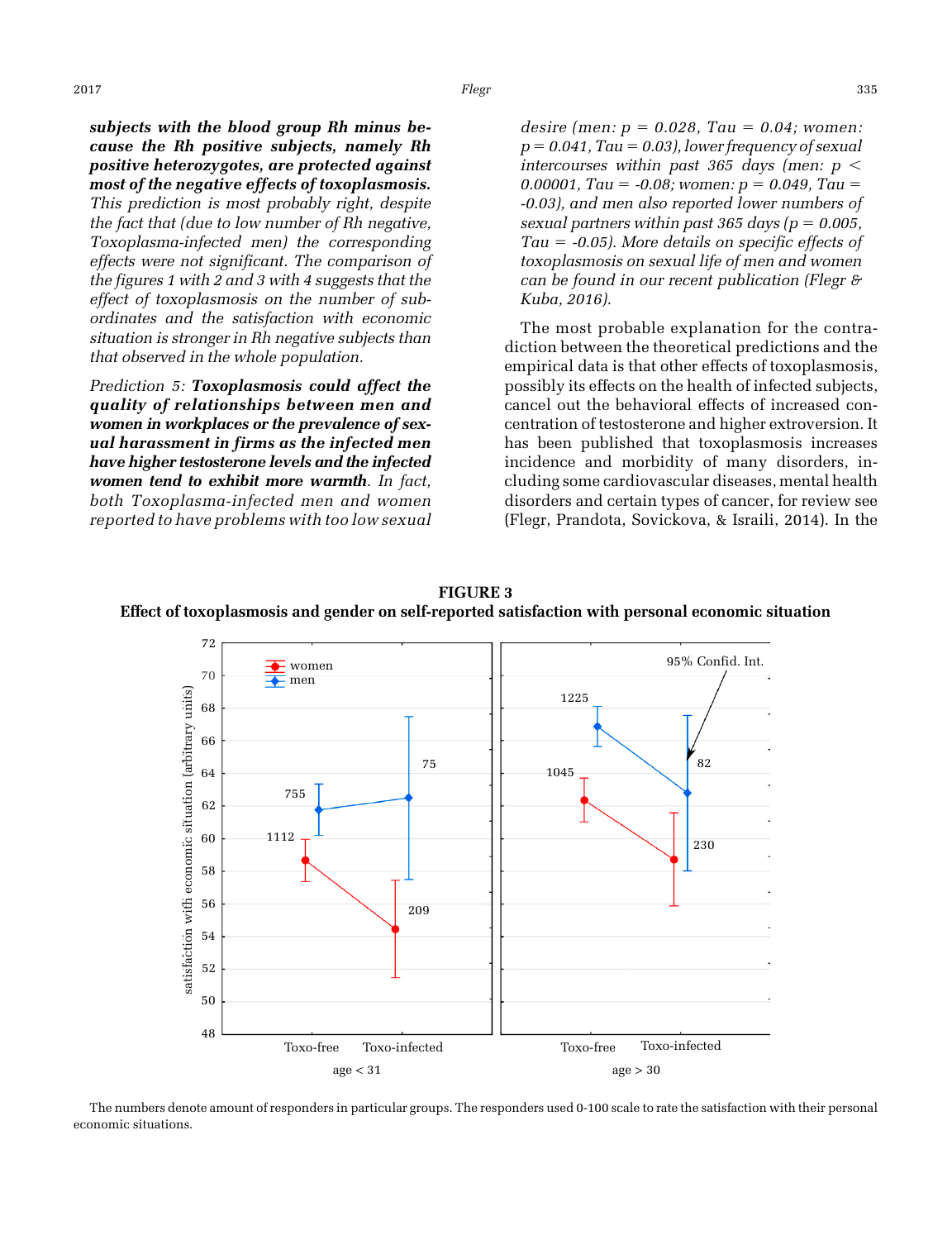

<span id="page-4-0"></span>FIGURE 4 Effect of toxoplasmosis and gender on self-reported satisfaction with personal economic situation in Rh negative responders

For the legend see the [Fig. 3](#page-3-0).

present study, several health-related variables were monitored. It was observed that infected men reported to have visited a higher number medical specialists within the past two years ( $p = 0.032$ ,  $Tau = 0.04$ ) while infected women more frequently reported to have worse mental health ( $p < 0.0001$ , Tau  $= 0.07$ ), to have more psychiatric disorders diagnosed by medical specialists,  $(p = 0.002, Tau =$ 0.06), and consumed more types of drugs prescribed by medical doctors ( $p = 0.006$ , Tau = 0.05) ([Flegr &](#page-6-0) [Escudero, 2016](#page-6-0)). It must be admitted, however, that our data also showed very strong effects of the infection with the bacterium Borrelia burgdorferi (the cause of Lime borreliosis) on the physical health of our responders (much stronger than the effects of toxoplasmosis). At the same time, this infection had no effects on the number of subordinates or on the satisfaction with personal economic situation. Possibly, some more specific effects of latent toxoplasmosis (its effects on mental health?) or on mo-tivation (Flegr, Novotná, Lindová[, & Havl](#page-6-0)íček, 2008) are responsible for the observed impacts of the

Toxoplasma infection on the career outputs. There are some indirect indices for lower ambitiousness of the infected subjects. The present electronic questionnaire contained also a short projective test. The subjects were asked if they would be born as an animal in their next life, which of ten different animals they would prefer to be. In the Toxoplasmafree men, the most popular animal was the lion and in women the dog. In the Toxoplasma-infected men the most popular animal was dog and in the infected women the cat. It is indicative that the largest negative difference between popularity in the Toxoplasma-infected and Toxoplasma-free men, i.e., the largest Toxoplasma-associated decrease in popularity, suffered the lion ( $p < 0.0001$ , Tau = -0.07), the dog (n.s.) and the largest increase in popularity underwent the cat ( $p < 0.0001$ , Tau = 0.09) and the squirrel ( $p < 0.0001$ , Tau = 0.09). In the women, popularity of all animals was higher in the Toxoplasma-infected raters. However, the smallest increase was in the dog (n.s.) and the parrot (n.s.), and the lion (n.s.) while the largest was in the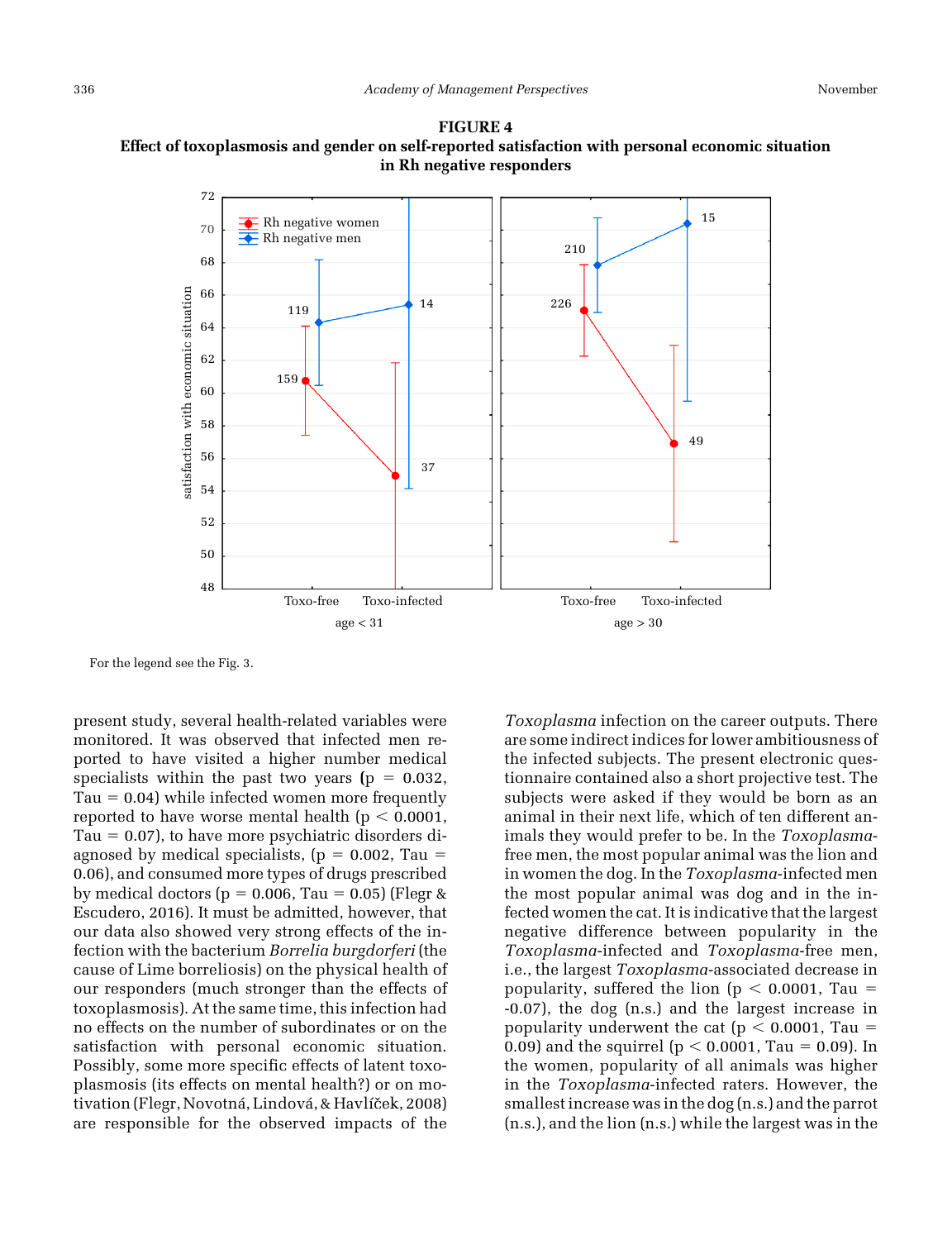cat (p  $\lt$  0.0001, Tau = 0.09) and the mice (p  $\lt$  $0.0001$ , Tau = 0.09). These results suggest that infected men and women have lower ambitiousness than their Toxoplasma-free peers (or they would all enjoy turning into cats, which the cats parasite Toxoplasma must greatly enjoy).

## DISCUSSION

There are several explanations for the difference between present empirical data and Houdek's theoretical predictions. Most likely, the toxoplasmosisassociated increase of testosterone is just transient, and after some time it returns to its original (or an even lower) level, possibly due to cumulative negative effects of latent toxoplasmosis on human health ([Flegr & Escudero, 2016](#page-6-0)). A very similar phenomenon has been already described [\(Ka](#page-6-0)ň[kov](#page-6-0)á [et al., 2007\)](#page-6-0). Women infected with Toxoplasma for less than two years give birth to 2.5 more sons than daughters, while the women infected for a longer time give birth to significantly more daughters than sons. The long term negative effect of toxoplasmosis on offspring sex ratio is more important than the transient positive effect of toxoplasmosis on the offspring sex ratio, as the secondary sex ratio (fraction of newborn males) correlates negatively with prevalence of toxoplasmosis in particular countries (Dama, Novakova, & Flegr, 2016). Despite the fact that our data brought no formal proof for this, Houdek could be right when saying: "Toxoplasmapositive people can achieve high positions, but their performance may decline due to a decrease in conscientiousness, increased neuroticism, and possible health risks." [Houdek \(2017\)](#page-6-0) p. 71.

#### Limitations of present study

The participants provided information, about their T. gondii infection status themselves. Some of them probably provided incorrect information and some of them may have provided obsolete information because they acquired the infection only after their test for anti-T. gondii antibodies had been done. However, an independent analysis showed excellent (99·5%) agreement between the toxoplasmosis status reported by 3,827 subjects during registration to Guinea Pigs community and the toxoplasmosis status obtained in serological tests performed in our laboratory (Flegr, 2017). The same study also reported very good (99·2%) agreement in 393 responders who signed their questionnaire in a previous epidemiological study and also reported

their toxoplasmosis status during registration (Flegr, 2017). The subjects also self-reported how many subordinates they have. It is probable that this information can be imprecise or even biased. The personality profiles of Toxoplasma-infected and Toxoplasma-free subjects differ (Flegr, 2010). The infected subjects have, e.g., lower conscientiousness, and therefore it is possible that they do not know how many subordinates they, in fact, have. Because of this, the infected subjects could report to have less subordinates, despite having the same (or a higher) a number of subordinates than the Toxoplasma-free subjects. Therefore, it would be important to confirm the results of the present study and the original study performed on the university professors using independent empirical case control studies, i.e., by comparing the seroprevalences of toxoplasmosis in subjects in various working positions.

## **CONCLUSIONS**

The present data confirmed that Toxoplasma infection probably had certain effects on career outcome. However, in most subjects, various effects of toxoplasmosis on human physiology and behavior or even the nonspecific effects of impaired health status have probably had stronger impacts than the more specific, but weaker, effects of the changed levels of hormones and neurotransmitters. These conclusions are based on the analysis of data of just one very large new and one small already published study and both these studies were originally designed to solve unrelated questions. Therefore, the results and conclusions must be considered only preliminary until the results of other independent and specifically designed studies will be available.

#### REFERENCES

- Dama, M. S., Novakova, L. M., & Flegr, J. (2016). Do differences in Toxoplasma prevalence influence global variation in secondary sex ratio? Preliminary ecological regression study. Parasitology, 143(9), 1193–1203.
- Flegr, J. (2010). Influence of latent toxoplasmosis on the phenotype of intermediate hosts. Folia Parasitologica, 57, 81–87.
- Flegr, J. (2017). Predictors of Toxoplasma gondii infection in Czech and Slovak populations: the possible role of cat-related injuries and risky sexual behavior in the parasite transmission. Epidemiology and Infection, 145(7), 1351–1362.